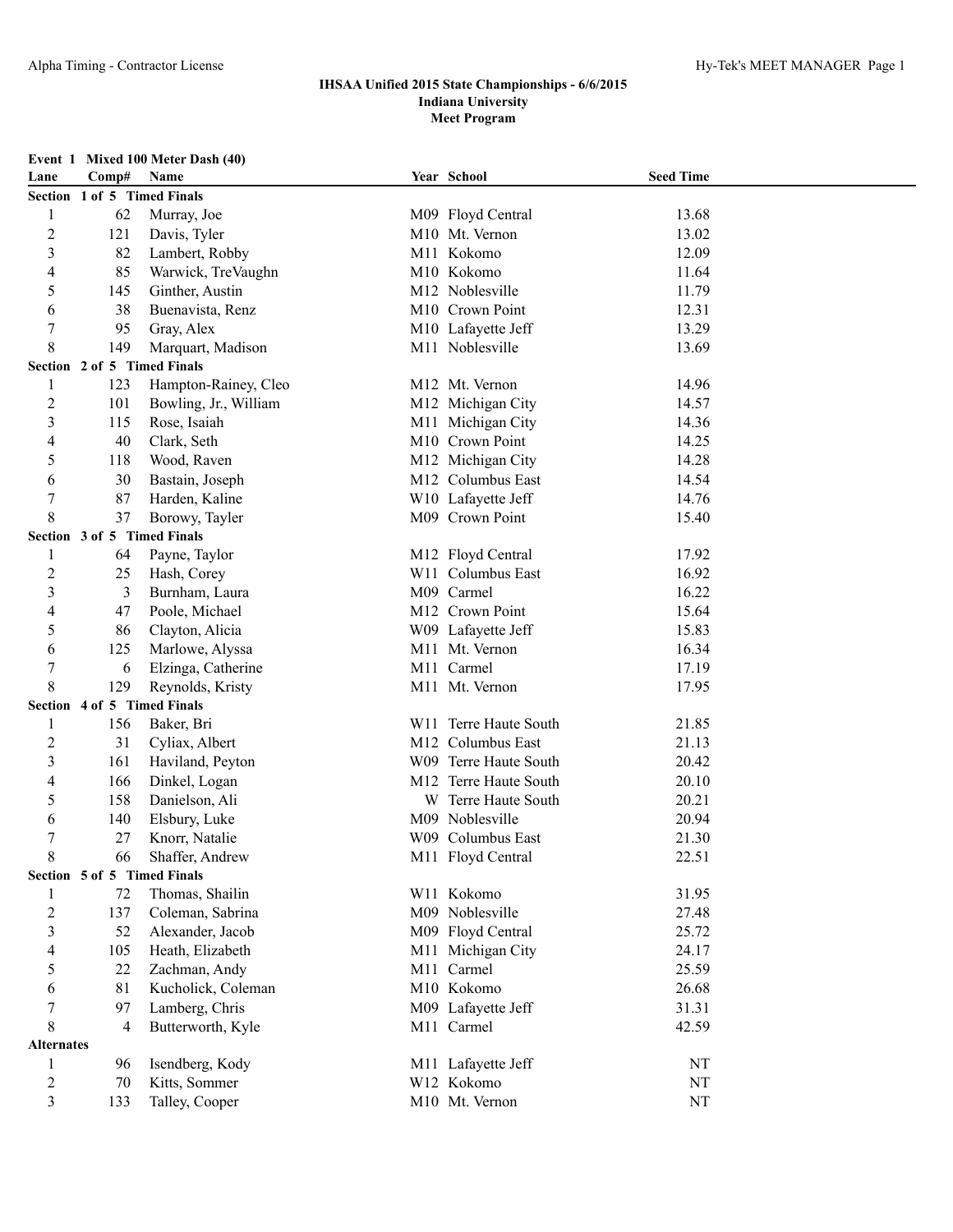|                |     | Alternates (Event 1 Mixed 100 Meter Dash) |                                        |    |
|----------------|-----|-------------------------------------------|----------------------------------------|----|
| $\overline{4}$ | 176 | Mayfield, Brittany                        | W <sub>12</sub> Noblesville            | NT |
| 5              | 177 | Tragesser, Abby                           | W09 Noblesville                        | NT |
| 6              | 73  | Tran, Amanda                              | W <sub>12</sub> Kokomo                 | NT |
| 7              | 162 | Hubbard, Anne                             | W <sub>11</sub> Terre Haute South      | NT |
| 8              | 104 | Glov, Jenna                               | M12 Michigan City                      | NT |
| 9              | 44  | Harrell, Robert                           | M11 Crown Point                        | NT |
| 10             | 10  | Hilger, Maddy                             | M <sub>11</sub> Carmel                 | NT |
| 11             | 130 | Ripple, Wade                              | M <sub>10</sub> M <sub>t.</sub> Vernon | NT |
| 12             | 21  | Speck, Stephanie                          | M <sub>12</sub> Carmel                 | NT |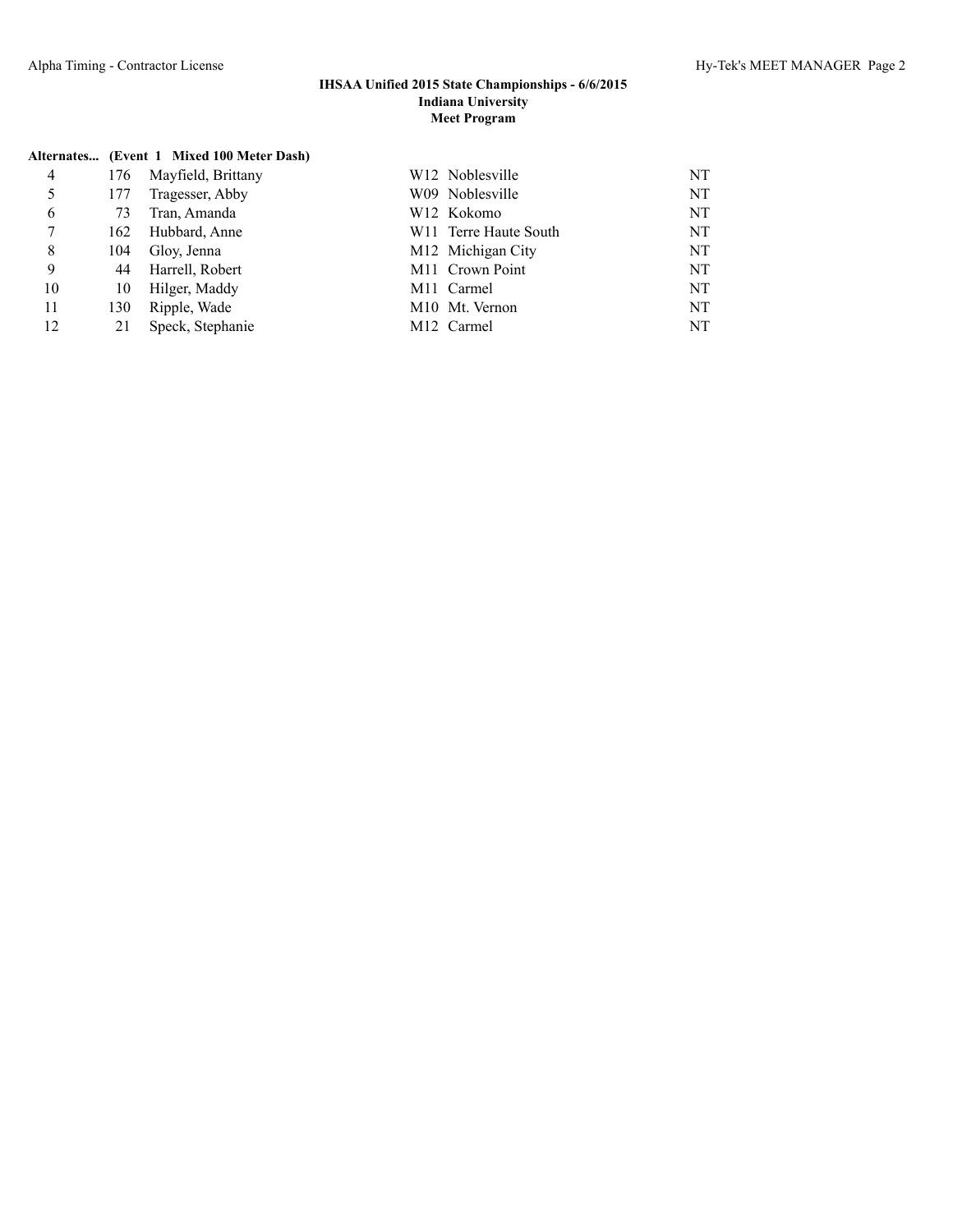# **Event 2 Mixed 400 Meter Dash (37)**

| Lane              | Comp# | Name                        | Year School           | <b>Seed Time</b> |  |
|-------------------|-------|-----------------------------|-----------------------|------------------|--|
|                   |       | Section 1 of 5 Timed Finals |                       |                  |  |
| 1                 | 100   | Barron, Shayne              | M12 Michigan City     | 1:01.97          |  |
| $\overline{2}$    | 131   | Roy, Brandon                | M12 Mt. Vernon        | 57.08            |  |
| $\mathfrak{Z}$    | 51    | Smith, Adam                 | M11 Crown Point       | 56.13            |  |
| 4                 | 143   | Gentry, Josh                | M12 Noblesville       | 53.86            |  |
| 5                 | 135   | Barnes, Saxton              | M12 Noblesville       | 56.01            |  |
| 6                 | 43    | Harrell, Da'quan            | M10 Crown Point       | 56.40            |  |
| 7                 | 76    | Benjamin, Devin             | M12 Kokomo            | 57.81            |  |
| 8                 | 57    | Foster, Josh                | M09 Floyd Central     | 1:02.56          |  |
|                   |       | Section 2 of 5 Timed Finals |                       |                  |  |
| 1                 | 174   | Wisnasky, Quenton           | M09 Terre Haute South | 1:12.00          |  |
| $\overline{c}$    | 106   | Kuhnel, Bradley             | M12 Michigan City     | 1:10.29          |  |
| $\mathfrak{Z}$    | 148   | Ilicic, Sergei              | M12 Noblesville       | 1:07.51          |  |
| 4                 | 14    | Langlois, Clark             | M11 Carmel            | 1:03.57          |  |
| 5                 | 62    | Murray, Joe                 | M09 Floyd Central     | 1:05.51          |  |
| 6                 | 93    | Brown, Robert               | M11 Lafayette Jeff    | 1:08.15          |  |
| $\boldsymbol{7}$  | 169   | Johnson, Tyreek             | M11 Terre Haute South | 1:11.00          |  |
| 8                 | 32    | McInteer, Kenton            | M12 Columbus East     | 1:13.00          |  |
|                   |       | Section 3 of 5 Timed Finals |                       |                  |  |
| 1                 | 120   | Cleveland, Chris            | M10 Mt. Vernon        | 1:22.08          |  |
| $\overline{2}$    | 122   | Gottman, Forrest            | M10 Mt. Vernon        | 1:20.91          |  |
| 3                 | 91    | Seymour, Lexi               | W09 Lafayette Jeff    | 1:17.96          |  |
| 4                 | 94    | Brummett, Michael           | M12 Lafayette Jeff    | 1:13.25          |  |
| 5                 | 27    | Knorr, Natalie              | W09 Columbus East     | 1:17.00          |  |
| 6                 | 112   | Powers, Claire              | M12 Michigan City     | 1:20.18          |  |
| 7                 | 78    | Diceston, Aaron             | M09 Kokomo            | 1:21.31          |  |
| 8                 | 136   | Bonar, Mitch                | M12 Noblesville       | 1:23.67          |  |
|                   |       | Section 4 of 5 Timed Finals |                       |                  |  |
| 1                 | 2     | Browne, Aubrie              | M11 Carmel            | 1:36.79          |  |
| $\overline{2}$    | 48    | Previs, Deserea             | M12 Crown Point       | 1:34.87          |  |
| 3                 | 49    | Redman, Christian           | M09 Crown Point       | 1:25.97          |  |
| 4                 | 9     | Gibson, Syrus               | M10 Carmel            | 1:24.22          |  |
| 5                 | 88    | Hipsher, Sara               | W10 Lafayette Jeff    | 1:25.43          |  |
| 6                 | 71    | O'Keefe, Abbie              | W10 Kokomo            | 1:30.09          |  |
| 7                 | 63    | Newberry, Dakota            | M09 Floyd Central     | 1:36.74          |  |
| 8                 | 114   | Rightsell, Ranae            | M12 Michigan City     | 1:36.82          |  |
|                   |       | Section 5 of 5 Timed Finals |                       |                  |  |
| 2                 | 23    | Barkes, Courtney            | W11 Columbus East     | 2:46.00          |  |
| $\mathfrak{Z}$    | 83    | Miller, Andrew              | M11 Kokomo            | 1:52.33          |  |
| 4                 | 1     | Amet, Parker                | M11 Carmel            | 1:38.58          |  |
| 5                 | 58    | Lamon, Jamie                | M12 Floyd Central     | 1:48.41          |  |
| 6                 | 26    | Horner, Kary                | W10 Columbus East     | 2:19.00          |  |
| <b>Alternates</b> |       |                             |                       |                  |  |
| 1                 | 75    | Beard, Brevin               | M10 Kokomo            | NT               |  |
| $\overline{c}$    | 74    | Zilliotto, Sophie           | W11 Kokomo            | NT               |  |
| 3                 | 90    | Mueller, Sylvia             | W10 Lafayette Jeff    | NT               |  |
| 4                 | 155   | Vittorio, Christian         | M12 Noblesville       | NT               |  |
| 5                 | 153   | Rindler, Josh               | M12 Noblesville       | NT               |  |
| 6                 | 164   | Shanks, Natalie             | W12 Terre Haute South | NT               |  |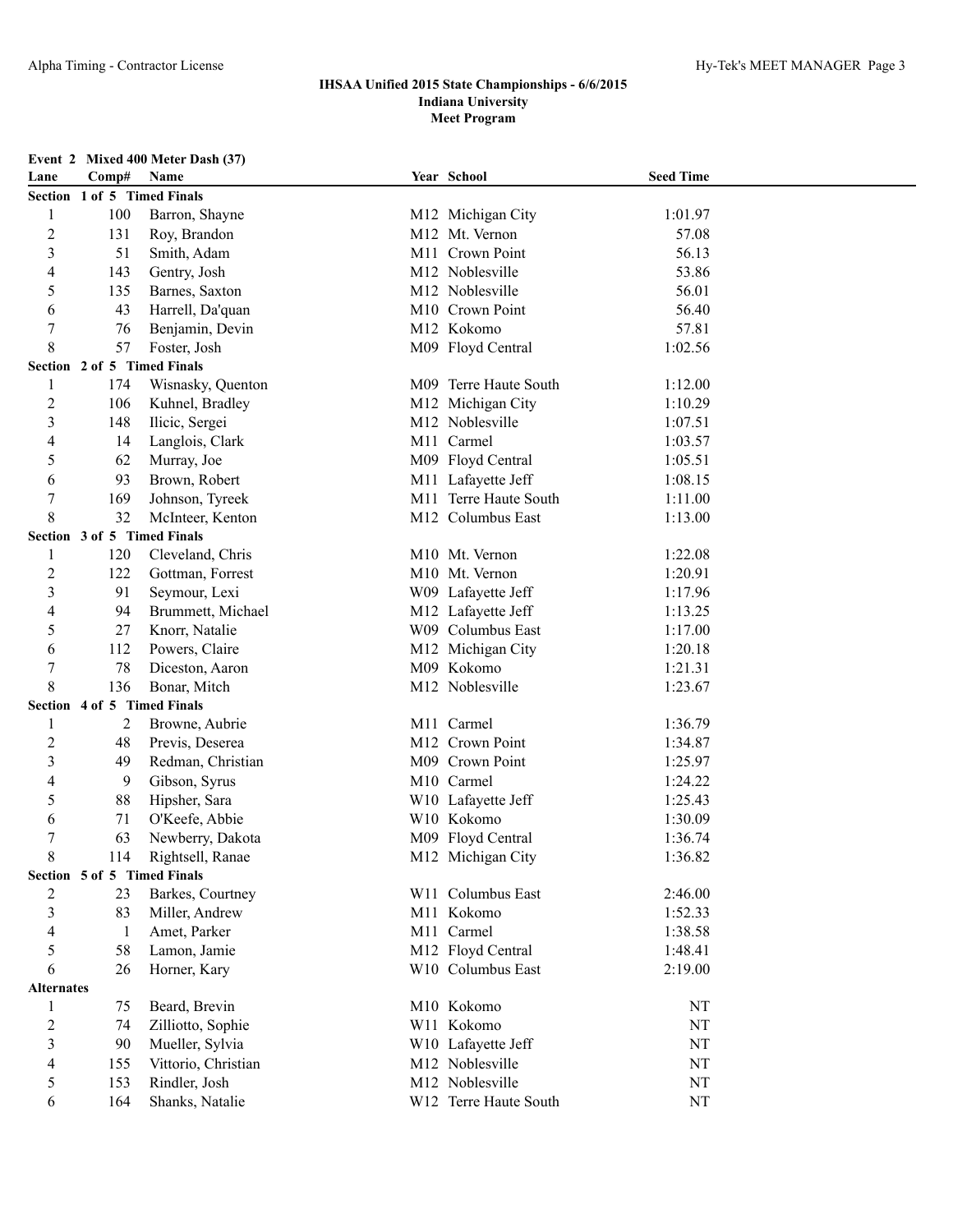# **Alternates... (Event 2 Mixed 400 Meter Dash)**

|    | 8 Gates, Hannah       | M <sub>11</sub> Carmel                 | NT  |
|----|-----------------------|----------------------------------------|-----|
|    | 165 Conley, Devin     | M <sub>10</sub> Terre Haute South      | NT  |
|    | 133 Talley, Cooper    | M <sub>10</sub> M <sub>t.</sub> Vernon | NT. |
| 10 | 126 McClarney, Chance | M <sub>10</sub> M <sub>t.</sub> Vernon | NT  |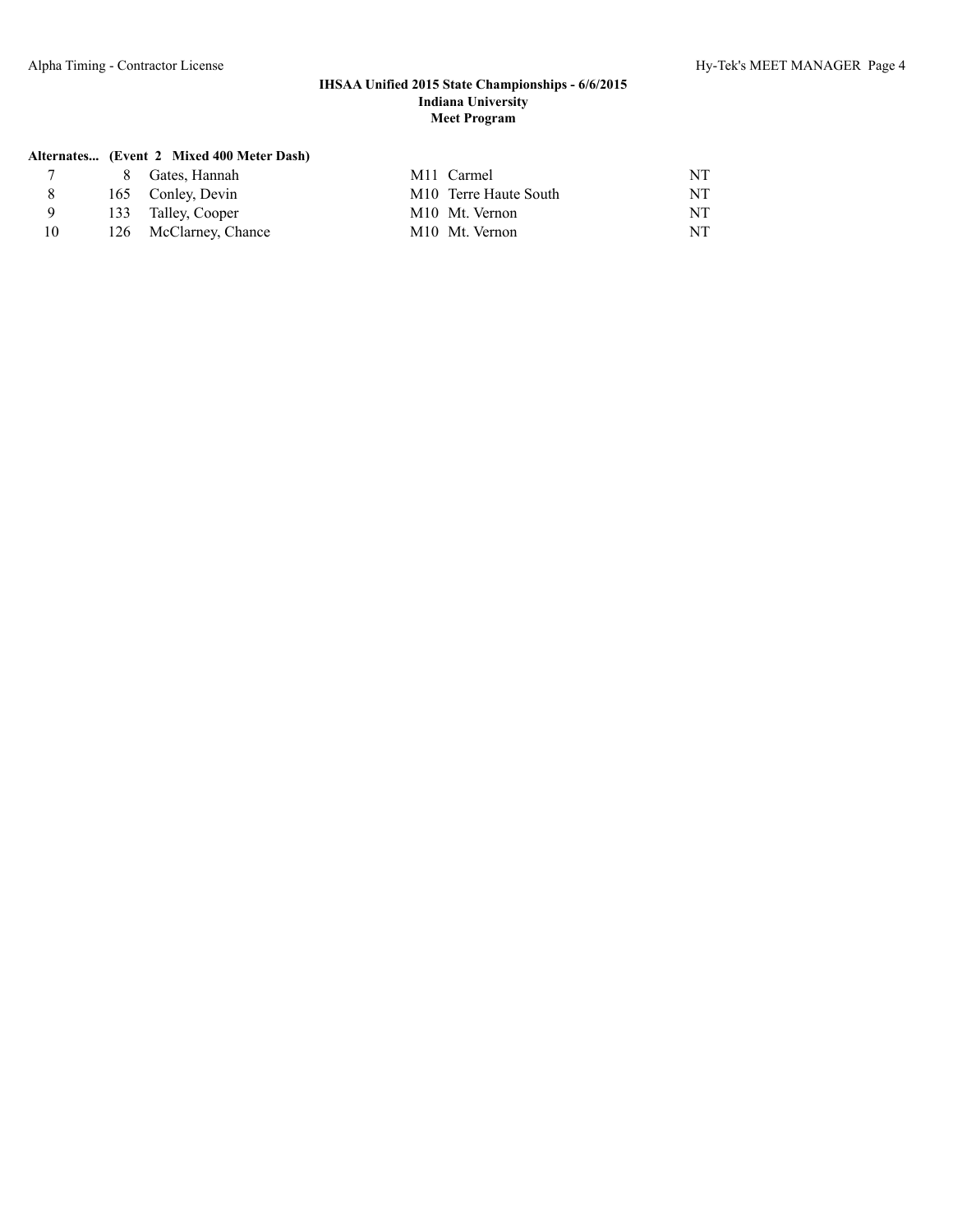| Event 3<br>Lane | Mixed 4x100 Meter Relay (10)<br>Comp#<br><b>Team</b>                               |                                                       | Relay                                                                   | <b>Seed Time</b>                                                 |
|-----------------|------------------------------------------------------------------------------------|-------------------------------------------------------|-------------------------------------------------------------------------|------------------------------------------------------------------|
|                 | Section 1 of 2 Timed Finals                                                        |                                                       |                                                                         |                                                                  |
|                 | Noblesville<br>1) 138 Derksen, Maggie 10<br>5) 144 Gill, Gurvinder 10              | 2) 153 Rindler, Josh 12<br>6) 150 Nickels, Griffin 12 | $\mathbf{A}$<br>3) 147 Heinzman, Eric 11                                | 1:00.80<br>4) 155 Vittorio, Christian 12                         |
| 2               | Mt. Vernon<br>1) 120 Cleveland, Chris 10<br>5) 127 Pate, Collin 10                 | 2) 121 Davis, Tyler 10<br>6) 132 Roy, Dillon 11       | A<br>3) 123 Hampton-Rainey, Cleo 12<br>7) 134 Weilbrenner, Ellie 12     | 1:00.44<br>4) 124 Hardin, Carissa 09                             |
| 3               | Crown Point<br>1) 39 Chambers, Michael 12<br>5) 47 Poole, Michael 12               | 2) 43 Harrell, Da'quan 10<br>6) 50 Ristovski, Alex 10 | $\mathbf{A}$<br>3) 45 Jones, Tyler 09                                   | 54.66<br>4) 46 Loney, Brandon 10                                 |
| 4               | Michigan City<br>1) 101 Bowling, Jr., William 12<br>5) 119 Wroblewski, Margaret 11 | 2) 106 Kuhnel, Bradley 12<br>6) 118 Wood, Raven 12    | $\mathbf{A}$<br>3) 111 Pawlak, Kasey 12                                 | 58.40<br>4) 115 Rose, Isaiah 11                                  |
| 5               | Terre Haute South<br>1) 168 Johnson, Dareal 09                                     | 2) 167 Hamblen, Tanner 12                             | A<br>3) 169 Johnson, Tyreek 11                                          | 59.55<br>4) 172 Tofaute, Spence 12                               |
| Section         | 2 of 2 Timed Finals                                                                |                                                       |                                                                         |                                                                  |
|                 | <b>Floyd Central</b><br>1) 55 Engle, Courtney 11                                   | 2) 56 Foster, Erin 11                                 | $\mathbf{A}$<br>3) 60 Melton, Hannah 09                                 | 1:34.28<br>4) 61 Morgan, Quinn 09                                |
| $\overline{c}$  | Carmel<br>1) 3 Burnham, Laura 09<br>5) 12 Joest, John 09                           | 2) 5 Carlson, Ryan 12<br>6) 15 Liechty, Caroline 12   | $\mathbf{A}$<br>3) 6 Elzinga, Catherine 11<br>7) 16 Linville, Rachel 11 | 1:24.79<br>4) 21 Speck, Stephanie 12<br>8) 11 Husain, Alina 09   |
| 3               | Kokomo<br>1) 77 Bubner, David 10<br>5) 79 Gray, Jeron 11                           | 2) 67 Burton, Grace 11                                | $\mathbf{A}$<br>3) 78 Diceston, Aaron 09                                | 1:05.78<br>4) 69 Estep, Jessica 10                               |
| 4               | Columbus East<br>1) 24 Bastian, Jennifer 09                                        | 2) 33 Perdue, Kevin 11                                | A<br>3) 28 Rohlfs, Ella 11                                              | 1:09.10<br>4) 36 Winters, Christopher 12                         |
| 5               | Lafayette Jeff<br>1) 88 Hipsher, Sara 10<br>5) 98 McCalment, Lucas 11              | 2) 89 Martin, Sierra 10<br>6) 96 Isendberg, Kody 11   | A<br>3) 90 Mueller, Sylvia 10<br>7) 92 Sunkel, Scotlyn 11               | 1:12.84<br>4) 97 Lamberg, Chris 09<br>8) 99 McCalment, Mathew 11 |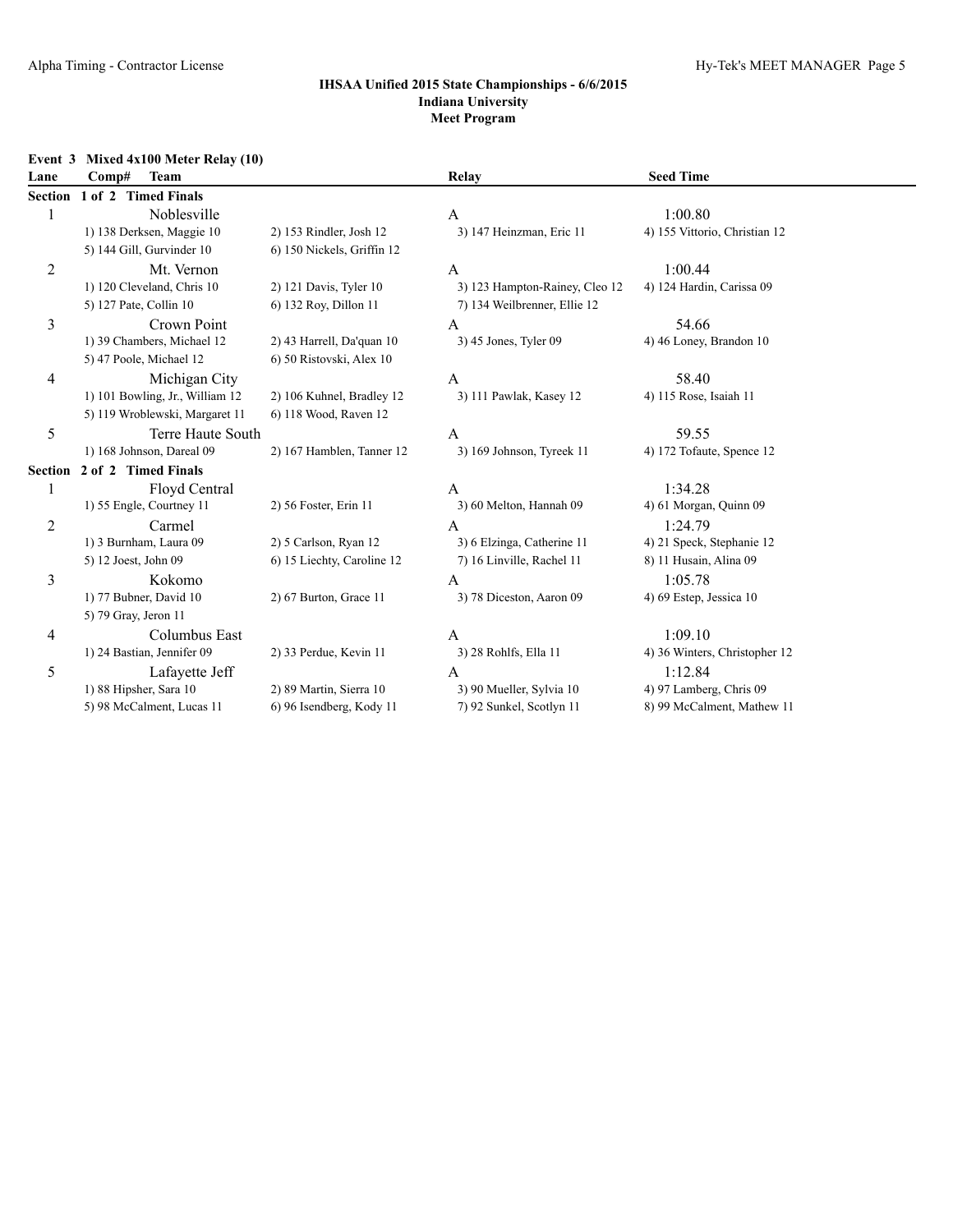| Event 4 Mixed Long Jump (38) |  |  |  |  |  |
|------------------------------|--|--|--|--|--|
|------------------------------|--|--|--|--|--|

| Pos               | Comp#                | Name                 | Year School           | <b>Seed Mark</b> |  |
|-------------------|----------------------|----------------------|-----------------------|------------------|--|
|                   | Flight 1 of 5 Finals |                      |                       |                  |  |
| 1                 | 79                   | Gray, Jeron          | M11 Kokomo            | 20-04.75         |  |
| $\overline{c}$    | 151                  | Niezer, Zach         | M12 Noblesville       | 19-08.50         |  |
| $\mathfrak{Z}$    | 75                   | Beard, Brevin        | M10 Kokomo            | 19-01.50         |  |
| 4                 | 113                  | Raymer, Caleb        | M11 Michigan City     | 16-11.00         |  |
| 5                 | 84                   | Puttman, Gabe        | M11 Kokomo            | 15-04.50         |  |
| 6                 | 38                   | Buenavista, Renz     | M10 Crown Point       | 15-01.00         |  |
| 7                 | 132                  | Roy, Dillon          | M11 Mt. Vernon        | 14-06.50         |  |
| 8                 | 57                   | Foster, Josh         | M09 Floyd Central     | 14-04.00         |  |
|                   | Flight 2 of 5 Finals |                      |                       |                  |  |
| 1                 | 46                   | Loney, Brandon       | M10 Crown Point       | 13-11.00         |  |
| 2                 | 154                  | Sanders, Josie       | M10 Noblesville       | 13-10.25         |  |
| $\mathfrak{Z}$    | 95                   | Gray, Alex           | M10 Lafayette Jeff    | 13-04.75         |  |
| 4                 | 170                  | Nash, Cody           | M0 Terre Haute South  | 13-04.00         |  |
| 5                 | 167                  | Hamblen, Tanner      | M12 Terre Haute South | 13-03.00         |  |
| 6                 | 139                  | Edmond, Tariq        | M10 Noblesville       | 12-11.50         |  |
| 7                 | 14                   | Langlois, Clark      | M11 Carmel            | 12-11.25         |  |
| 8                 | 119                  | Wroblewski, Margaret | M11 Michigan City     | 12-05.00         |  |
|                   | Flight 3 of 5 Finals |                      |                       |                  |  |
| 1                 | 93                   | Brown, Robert        | M11 Lafayette Jeff    | 11-09.00         |  |
| 2                 | 56                   | Foster, Erin         | M11 Floyd Central     | 11-03.00         |  |
| 3                 | 20                   | Qiao, Nyssa          | M09 Carmel            | 11-00.00         |  |
| 4                 | 37                   | Borowy, Tayler       | M09 Crown Point       | 10-08.50         |  |
| 5                 | 134                  | Weilbrenner, Ellie   | M12 Mt. Vernon        | 10-01.00         |  |
| 6                 | 107                  | Mack, William        | M09 Michigan City     | $9 - 06.00$      |  |
| $\boldsymbol{7}$  | 125                  | Marlowe, Alyssa      | M11 Mt. Vernon        | $9 - 04.00$      |  |
| 8                 | 91                   | Seymour, Lexi        | W09 Lafayette Jeff    | $9 - 02.50$      |  |
|                   | Flight 4 of 5 Finals |                      |                       |                  |  |
| 1                 | 28                   | Rohlfs, Ella         | W11 Columbus East     | 8-10.00          |  |
| $\overline{2}$    | 35                   | Soto, Jared          | M12 Columbus East     | 8-09.00          |  |
| $\mathfrak{Z}$    | 124                  | Hardin, Carissa      | M09 Mt. Vernon        | 8-03.00          |  |
| 4                 | 80                   | Hovis, Cody          | M10 Kokomo            | $7 - 11.50$      |  |
| 5                 | 94                   | Brummett, Michael    | M12 Lafayette Jeff    | 7-10.75          |  |
| 6                 | 9                    | Gibson, Syrus        | M10 Carmel            | 7-10.50          |  |
| 7                 | 141                  | Feil, Dylan          | M09 Noblesville       | 7-07.50          |  |
| 8                 | 29                   | Stainbroo, Carlie    | W10 Columbus East     | 7-02.00          |  |
|                   | Flight 5 of 5 Finals |                      |                       |                  |  |
| 1                 | 41                   | Fasano, Caitlin      | M11 Crown Point       | 7-01.50          |  |
| $\overline{c}$    | 168                  | Johnson, Dareal      | M09 Terre Haute South | 7-00.00          |  |
| $\mathfrak{Z}$    | 63                   | Newberry, Dakota     | M09 Floyd Central     | 5-04.00          |  |
| 4                 | 102                  | Chavez, Cruz         | M12 Michigan City     | 5-03.75          |  |
| 5                 | 13                   | Kampenga, Marshall   | M12 Carmel            | 3-00.75          |  |
| 6                 | 171                  | Peters, Nick         | M09 Terre Haute South | $1 - 00.00$      |  |
| <b>Alternates</b> |                      |                      |                       |                  |  |
| 1                 | 53                   | Caswell, Amber       | M12 Floyd Central     | ND               |  |
| $\overline{c}$    | 126                  | McClarney, Chance    | M10 Mt. Vernon        | ND               |  |
| $\mathfrak{Z}$    | 4                    | Butterworth, Kyle    | M11 Carmel            | ND               |  |
| 4                 | 86                   | Clayton, Alicia      | W09 Lafayette Jeff    | ND               |  |
| 5                 | 138                  | Derksen, Maggie      | M10 Noblesville       | ND               |  |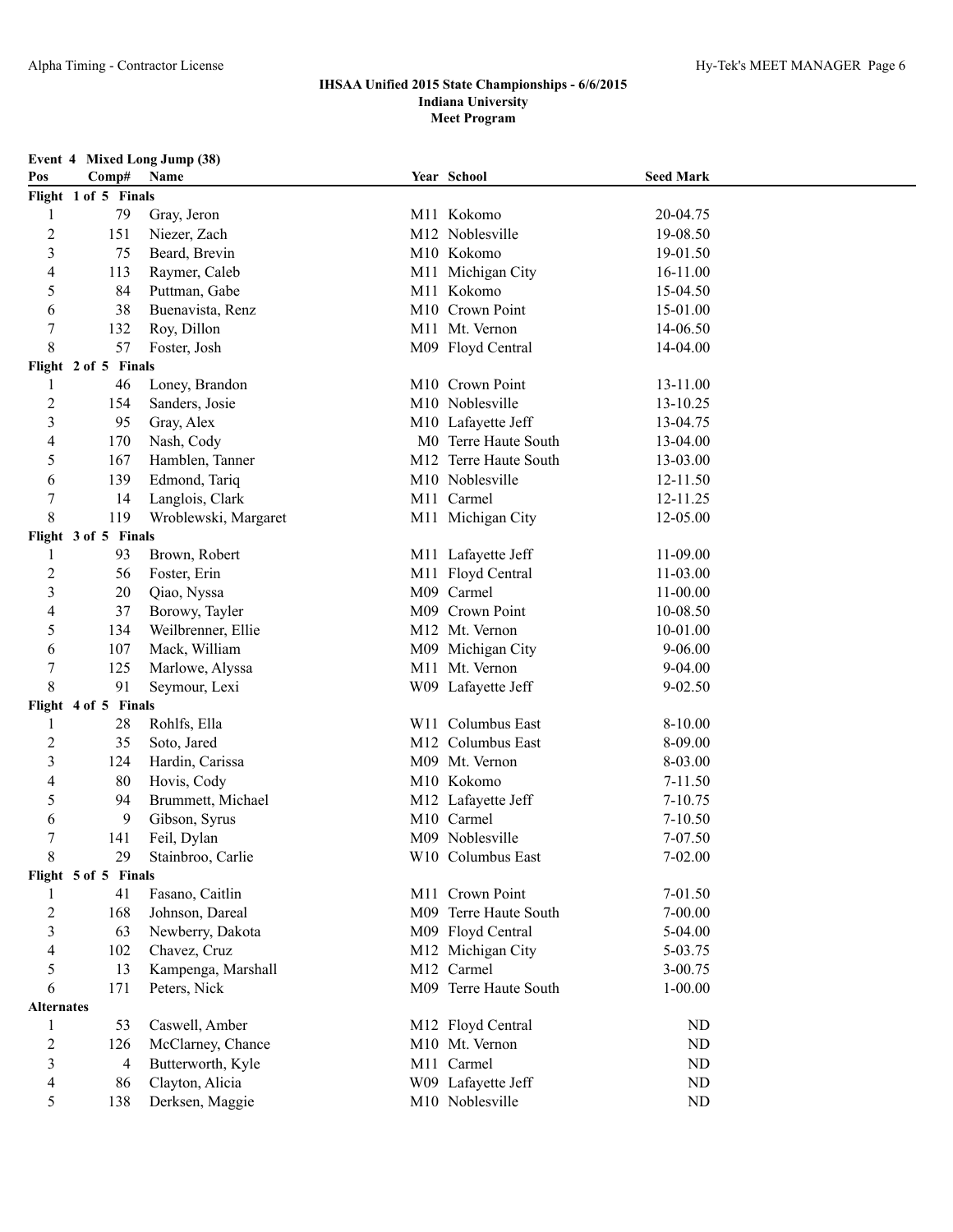|    |     | Alternates (Event 4 Mixed Long Jump) |                                        |     |
|----|-----|--------------------------------------|----------------------------------------|-----|
| 6  | 128 | Prow, Matt                           | M <sub>12</sub> M <sub>t.</sub> Vernon | ND. |
| 7  | 49  | Redman, Christian                    | M09 Crown Point                        | ND. |
| 8  | 157 | Bell, Mallory                        | W <sub>11</sub> Terre Haute South      | ND  |
| 9  | 109 | Martorano, Alexandra                 | M <sub>12</sub> Michigan City          | ND. |
| 10 | 34  | Prather, Jonathan                    | M <sub>12</sub> Columbus East          | ND  |
| 11 | 110 | Neulieb, Casey                       | M12 Michigan City                      | ND  |
| 12 | 163 | Liebermann, Emily                    | W <sub>10</sub> Terre Haute South      | ND. |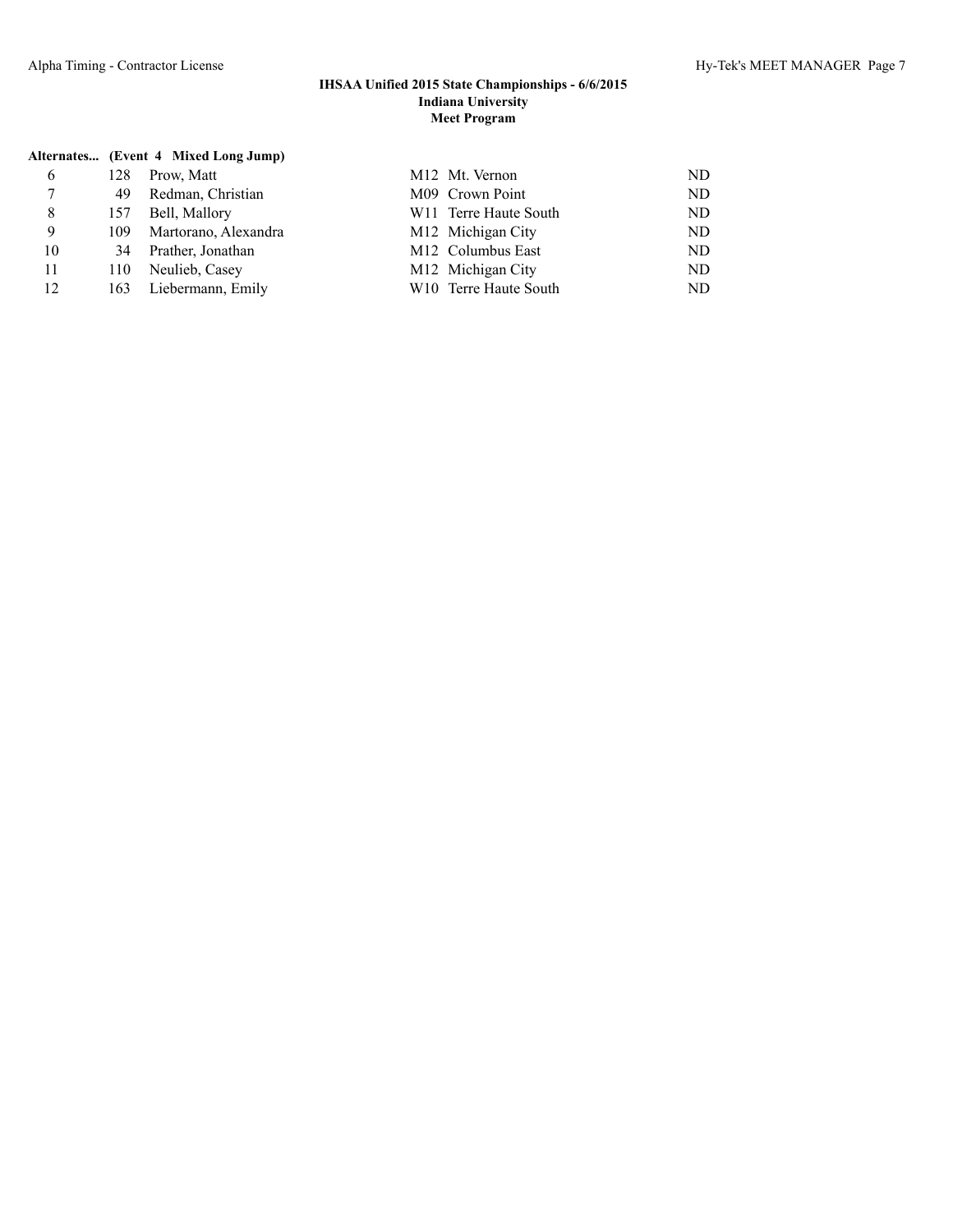|  |  | <b>Event 5 Mixed Shot Put (40)</b> |  |  |  |
|--|--|------------------------------------|--|--|--|
|--|--|------------------------------------|--|--|--|

| Pos                      | Comp#                | Name                | Year School           | <b>Seed Mark</b> |  |
|--------------------------|----------------------|---------------------|-----------------------|------------------|--|
|                          | Flight 1 of 5 Finals |                     |                       |                  |  |
| 1                        | 142                  | Garcia, Josh        | M10 Noblesville       | 50-05.25         |  |
| $\overline{2}$           | 50                   | Ristovski, Alex     | M10 Crown Point       | 43-10.25         |  |
| 3                        | 108                  | Mallon, Samuel      | M12 Michigan City     | 41-02.00         |  |
| 4                        | 30                   | Bastain, Joseph     | M12 Columbus East     | 40-06.00         |  |
| 5                        | 130                  | Ripple, Wade        | M10 Mt. Vernon        | 38-08.75         |  |
| 6                        | 152                  | Redmon, Spencer     | M12 Noblesville       | 36-10.25         |  |
| $\boldsymbol{7}$         | 98                   | McCalment, Lucas    | M11 Lafayette Jeff    | 35-05.25         |  |
| 8                        | 84                   | Puttman, Gabe       | M11 Kokomo            | 35-02.00         |  |
|                          | Flight 2 of 5 Finals |                     |                       |                  |  |
| 1                        | 173                  | Williams, CJ        | M12 Terre Haute South | 31-05.00         |  |
| $\overline{2}$           | 76                   | Benjamin, Devin     | M12 Kokomo            | 30-05.75         |  |
| $\mathfrak{Z}$           | 40                   | Clark, Seth         | M10 Crown Point       | 28-11.75         |  |
| $\overline{4}$           | 97                   | Lamberg, Chris      | M09 Lafayette Jeff    | 28-07.50         |  |
| 5                        | 122                  | Gottman, Forrest    | M10 Mt. Vernon        | 28-01.25         |  |
| 6                        | 128                  | Prow, Matt          | M12 Mt. Vernon        | 27-03.00         |  |
| $\tau$                   | 17                   | Maxwell, Jimmie     | M10 Carmel            | 25-11.00         |  |
| 8                        | 18                   | McVicker, Alex      | M11 Carmel            | 25-06.75         |  |
|                          | Flight 3 of 5 Finals |                     |                       |                  |  |
| 1                        | 129                  | Reynolds, Kristy    | M11 Mt. Vernon        | 24-08.75         |  |
| $\overline{c}$           | 39                   | Chambers, Michael   | M12 Crown Point       | 22-09.50         |  |
| $\mathfrak{Z}$           | 68                   | Dean, Brianna       | W09 Kokomo            | 21-10.50         |  |
| 4                        | 150                  | Nickels, Griffin    | M12 Noblesville       | 21-06.00         |  |
| 5                        | 77                   | Bubner, David       | M10 Kokomo            | 20-09.50         |  |
| 6                        | 65                   | Pratt, Skilar       | M11 Floyd Central     | 20-03.00         |  |
| $\boldsymbol{7}$         | 175                  | Yaraschefski, Joe   | M11 Terre Haute South | 20-01.00         |  |
| 8                        | 102                  | Chavez, Cruz        | M12 Michigan City     | 19-11.25         |  |
|                          | Flight 4 of 5 Finals |                     |                       |                  |  |
| 1                        | 24                   | Bastian, Jennifer   | W09 Columbus East     | 19-08.00         |  |
| $\overline{c}$           | 12                   | Joest, John         | M09 Carmel            | 19-04.00         |  |
| $\mathfrak{Z}$           | 59                   | Lloyd, Caitlin      | M11 Floyd Central     | 19-02.00         |  |
| 4                        | 7                    | Elzinga, Francie    | M09 Carmel            | 18-07.25         |  |
| 5                        | 42                   | Grimes, Ashley      | M09 Crown Point       | 18-04.75         |  |
| 6                        | 117                  | Tilden, Marissa     | M12 Michigan City     | 18-04.50         |  |
| 7                        | 33                   | Perdue, Kevin       | M11 Columbus East     | 18-01.00         |  |
| 8                        | 160                  | Findley, Isabelle   | W10 Terre Haute South | 18-00.00         |  |
|                          | Flight 5 of 5 Finals |                     |                       |                  |  |
| 1                        | 25                   | Hash, Corey         | W11 Columbus East     | 17-11.00         |  |
| $\overline{2}$           | 89                   | Martin, Sierra      | W10 Lafayette Jeff    | 17-08.75         |  |
| $\mathfrak{Z}$           | 61                   | Morgan, Quinn       | M09 Floyd Central     | 17-04.50         |  |
| $\overline{\mathcal{L}}$ | 146                  | Glover, Katy        | M10 Noblesville       | 16-11.00         |  |
| 5                        | 87                   | Harden, Kaline      | W10 Lafayette Jeff    | 16-02.50         |  |
| 6                        | 116                  | Rowley, Kevin       | M12 Michigan City     | 14-07.75         |  |
| $\tau$                   | 54                   | Duley, Casey        | M12 Floyd Central     | 8-08.50          |  |
| 8                        | 159                  | Dusenberry, Makayla | W12 Terre Haute South | 2-09.00          |  |
| <b>Alternates</b>        |                      |                     |                       |                  |  |
| 1                        | 99                   | McCalment, Mathew   | M11 Lafayette Jeff    | ND               |  |
| $\sqrt{2}$               | 92                   | Sunkel, Scotlyn     | W11 Lafayette Jeff    | ND               |  |
| 3                        | 131                  | Roy, Brandon        | M12 Mt. Vernon        | ND               |  |